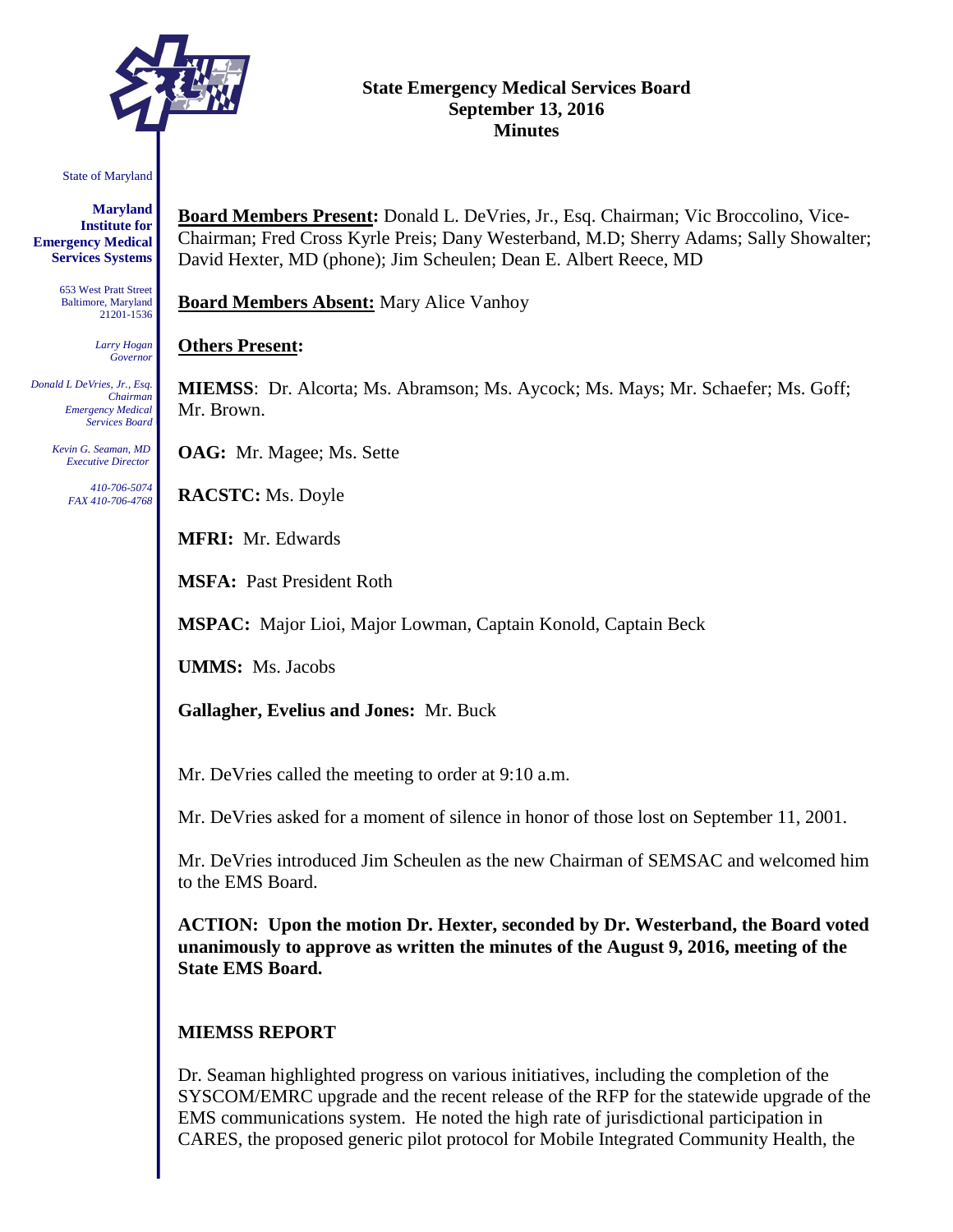efforts to increase provider safety through the Ambulance Safety Taskforce and the imminent roll out of the new MIEMSS Licensure system. Dr. Seaman said he has been honored to be part of the Maryland EMS System. He thanked everyone for their support during his tenure as MIEMSS' Executive Director.

Mr. Broccolino arrived at 9:15am.

**RACSTC:** No report

**MSPAC:** A paper copy of the MSPAC report was distributed.

Major Lioi announced that after nearly four years in the Aviation Command, he has been transferred to the MSPs Field Operations Bureau effective August 31, 2016. He said that Major Scott Lowman, who previously served as a medic in the Aviation Command, will be the new Commander at the Aviation Command. Captain Elizabeth Beck, who has 17 years prior experience with the Aviation Command, has also been transferred back to the Command.

Major Lioi said due to some minor discrepancies found during the pre-delivery inspection of the Flight Training Device, delivery is now tentatively scheduled for late Fall 2016. In order to meet Code, an elevator and 3 hour fire wall will need to be installed in the Flight Training Building. Construction is expected to begin in September 2016. Recurrent training for pilots is being outsourced to Rotorsim to reduce flight time on the AW-139 fleet.

It is anticipated that the contract for the Master Services Agreements be presented to the Board of Public Works (BPW) on October 5, 2016. If approved by BPW, the five-year contract will commence on October 17, 2016.

Dean Reece arrived at 9:20 am.

**MSFA:** Past President (PP) Johnie Roth

PP Roth offered congratulations and best wishes to Major Lioi and Dr. Seaman, saying that the MSFA has valued their relationship and friendship. PP Roth also recognized Ms. Karen Doyle for being inducted into the MSFA Hall of Fame at the MSFA 2016 Convention.

PP Roth said that much work had been accomplished since the inception of National Registry testing of EMRs and EMTs. Although Maryland pass rates are now above the national average, MSFA leadership is concerned over the students who are unsuccessful on the first attempt. A lengthy discussion followed regarding whether MIEMSS could absorb the cost of a second test for all students who do not pass the National Registry test on the first attempt.

PP Roth said there has been a persistent rumor that if EMTs do not pass the National Registry test, they will receive an EMR card. The MSFA leadership is aware that this is not a possibility and has done everything possible to squash the rumor.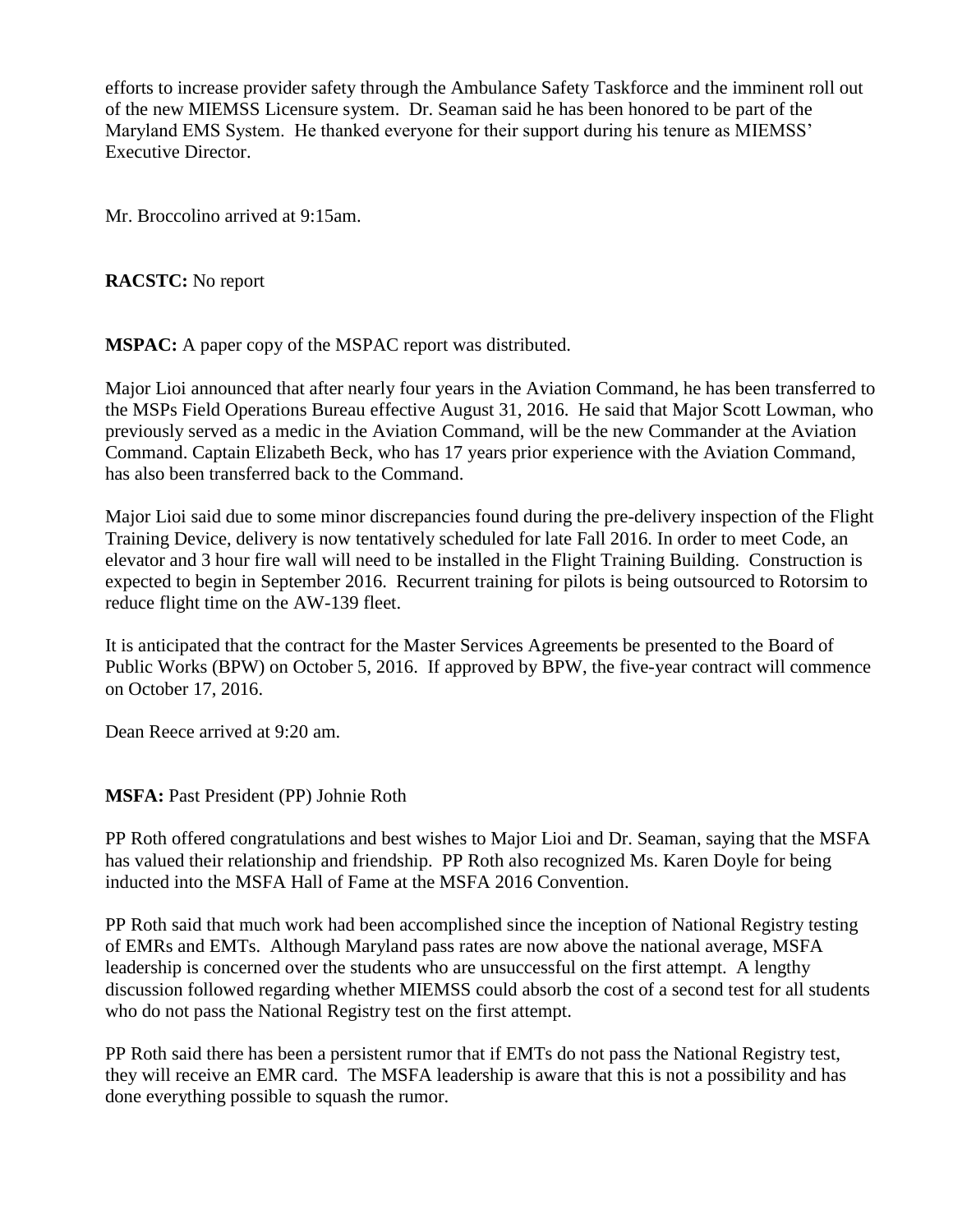PP Roth announced that the next MSFA Executive Committee meeting will be held on October 15  $\&$ 16, 2016, at the Ridge Volunteer Fire Department in Southern Maryland.

Mr. DeVries thanked PP Roth for continuing to serve as a member on the EMS Board Committee on National Registry Testing. Mr. DeVries said that volunteers are the backbone of EMS, and we could not do what we do without them.

## **OLD BUSINESS** N/A

## Base Station Regulations. Ms. Aycock

Ms. Aycock said the Base Station regulations, presented to the EMS Board at the June 14, 2016, meeting and published in the Maryland Register on July 22, 2016, had received no comments. Ms. Aycock requested that the EMS Board approve the regulations as written.

## **Upon the motion of Mr. Broccolino, seconded by Ms. Showalter the Board voted unanimously to approve 30.03.06.02 Base Station Regulations as final regulations.**

## Freestanding Medical Facility Regulation. Ms. Myers, Ms. Sette

A paper copy of the proposed Freestanding Medical Regulation regulation was distributed.

Ms. Sette said the proposed regulation "Determination of Adequacy and Appropriateness of Emergency Care Delivery Associated with Conversion of a Hospital to a Freestanding Medical Facility," which was presented to the EMS Board at the August meeting, had been posted on the MIEMSS web site for informal comments. MIEMSS has received informal comments from a few entities. She said with EMS Board approval, MIEMSS would like to publish the draft regulations as proposed regulations in the Maryland Register for formal comment.

**ACTION: Upon the motion Dr. Reece, seconded by Mr. Preis, the Board voted unanimously to publish the draft regulation** "**Determination of Adequacy and Appropriateness of Emergency Care Delivery Associated with Conversion of a Hospital to a Freestanding Medical Facility" in the Maryland Register as a proposed regulation for formal comment.**

## **NEW BUSINESS**

## Mobile Integrated Community Health Protocol (MICH). Dr. Alcorta

A paper copy of the proposed protocol was distributed.

Dr. Alcorta gave an overview of the proposed MICH protocol and said that the protocol was a generic pilot protocol based on the Queen Anne's pilot protocol for mobile integrated health. He said this protocol will allow EMS providers to work with other healthcare providers to meet certain nonemergency needs of patients.

**Upon the motion of Mr. Broccolino, seconded by Dr. Hexter, the Board unanimously approved the Mobile Integrated Community Health Pilot Protocol.**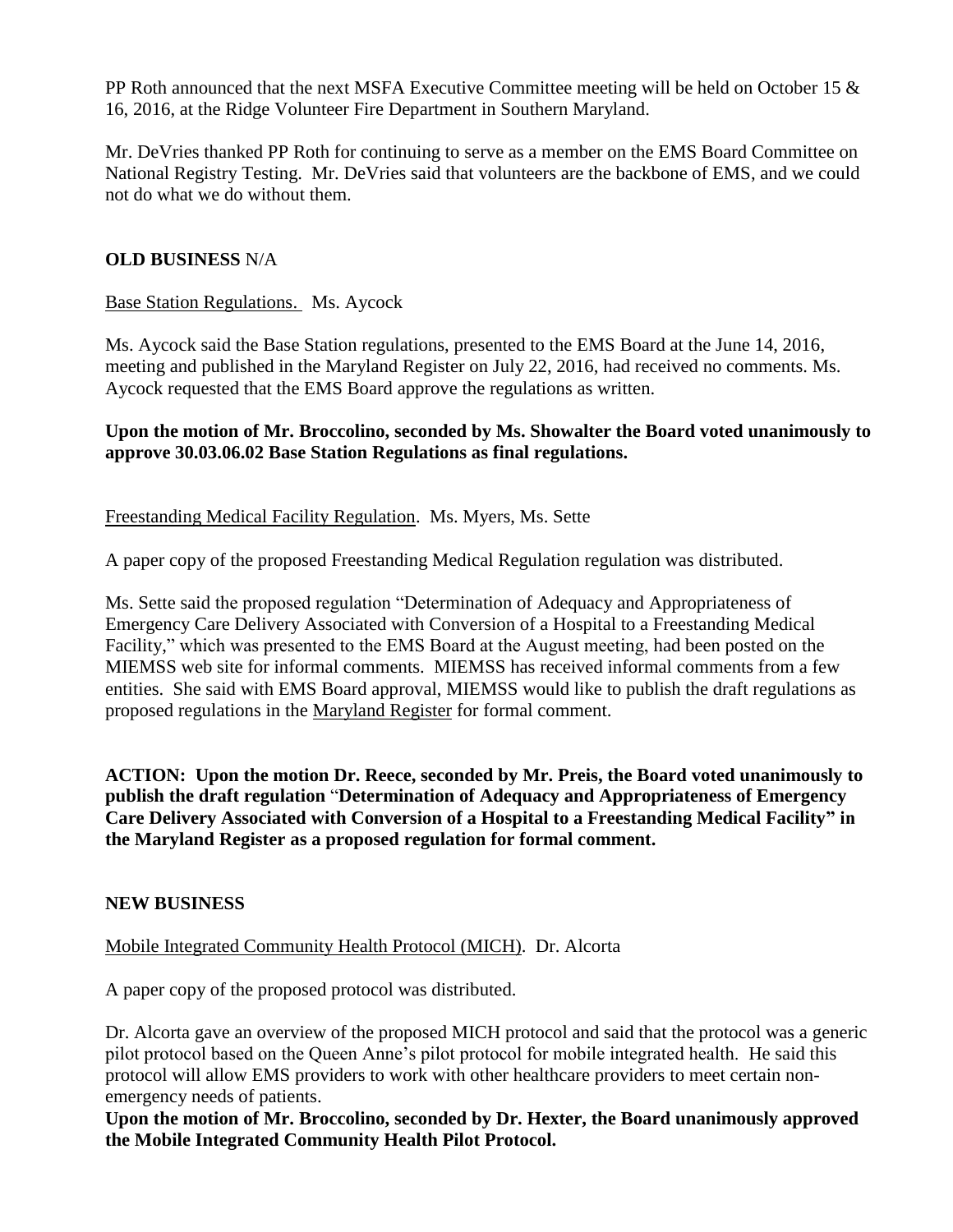## Voluntary Ambulance Inspection Program (VAIP). Dr. Alcorta

A paper copy of the VAIP, with changes for 2016, was distributed.

Dr. Alcorta gave an overview of the changes to the 2016 VAIP and said the changes had been reviewed by SEMSAC with recommendation to EMS Board for approval.

## **Upon the Motion of Mr. Broccolino, seconded by Ms. Showalter, the Board unanimously approved the 2016 Voluntary Ambulance Inspection Program**.

On behalf of the EMS Board, Mr. DeVries presented Dr. Seaman and Major Lioi each with a plaque recognizing their outstanding service.

# **MIEMSS**

Mr. Magee advised the Board on the necessity for the Board to appoint acting co-executive directors until a new Executive Director is employed by MIEMSS in order for MIEMSS to function in compliance with existing law pertaining to agency operations.

Mr. DeVries said pursuant to Maryland Code Education Article §13-506(a), the Maryland state Emergency Medical Services Board appoints Richard Alcorta, MD, and Patricia Gainer, JD, MPA, as Acting Co-Executive Directors of the Maryland Institute for Emergency Medical Services Systems upon the departure of Dr. Kevin Seaman.

# **ACTION: Upon the motion of Dr. Westerband, seconded by Ms. Showalter, the Board voted to go into closed session.**

Adjourn to closed session to carry out administrative functions, to consult with counsel to obtain legal advice on pending disciplinary actions under General Provisions Article §3-305(a) (7), and to maintain certain records and information in confidence as required by Health Occ. Art. §14-506 (b) under General Provisions Article §3-305 (a) (13).

# **In Closed Session:**

**Board Members Present:** Donald L. DeVries, Jr., Esq. Chairman; Vic Broccolino, Vice-Chairman; Fred Cross Kyrle Preis; Dany Westerband, M.D; Sherry Adams; Sally Showalter; David Hexter, MD (phone); Jim Scheulen; Dean E. Albert Reece, MD

**Board Members Absent:** Mary Alice Vanhoy

# **Others Present:**

**MIEMSS**: Dr. Alcorta; Ms. Abramson; Ms. Aycock; Ms. Mays; Mr. Schaefer; Ms. Goff; Mr. Brown.

**OAG:** Mr. Magee; Ms. Sette

**MFRI:** Mr. Edwards